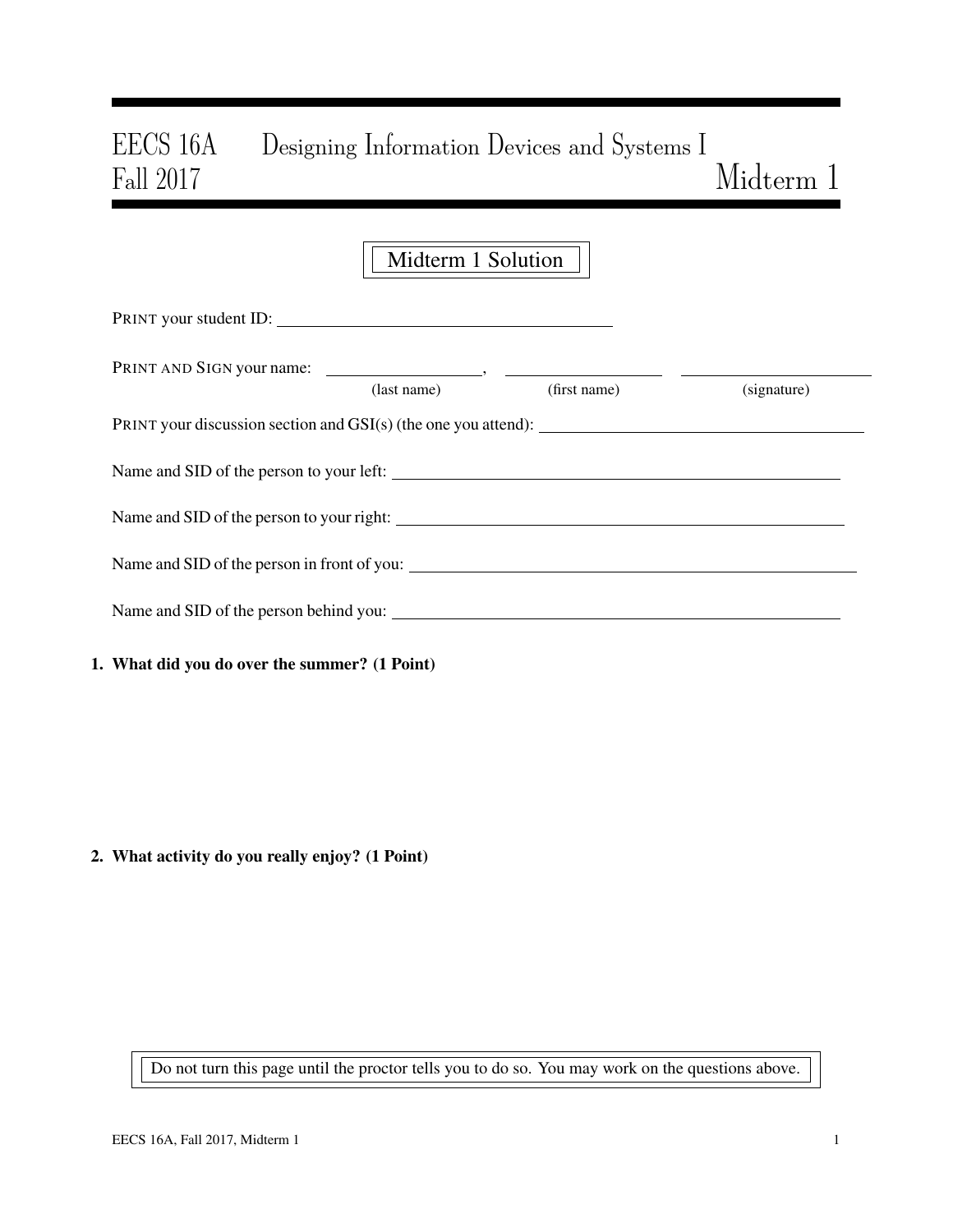#### 3. Fun Times with Inverses (7 Points)

Consider the following matrix A.

$$
\mathbf{A} = \begin{bmatrix} 2 & 0 & 2 \\ 2 & 0 & -2 \\ 0 & 1 & 1 \end{bmatrix}
$$

(a) (5 Points) *Calculate its inverse*  $A^{-1}$  if it exists. Solution:

To calculate the inverse, we row-reduce  $\begin{bmatrix} A & I \end{bmatrix}$ .

$$
\begin{bmatrix} 2 & 0 & 2 & 1 & 0 & 0 \ 2 & 0 & -2 & 0 & 1 & 0 \ 0 & 1 & 1 & 0 & 0 & 1 \ \end{bmatrix} \sim \begin{bmatrix} 1 & 0 & 1 & \frac{1}{2} & 0 & 0 \ 0 & 0 & 4 & 1 & -1 & 0 \ 0 & 1 & 1 & 0 & 0 & 1 \ \end{bmatrix}
$$

$$
\sim \begin{bmatrix} 1 & 0 & 1 & \frac{1}{2} & 0 & 0 \ 0 & 1 & 1 & 0 & 0 & 1 \ 0 & 0 & 4 & 1 & -1 & 0 \ \end{bmatrix}
$$

$$
\sim \begin{bmatrix} 1 & 0 & 1 & \frac{1}{2} & 0 & 0 \ 0 & 1 & 1 & 0 & 0 & 1 \ 0 & 0 & 1 & \frac{1}{4} & -\frac{1}{4} & 0 \ \end{bmatrix}
$$

$$
\sim \begin{bmatrix} 1 & 0 & 1 & \frac{1}{4} & \frac{1}{4} & 0 \ 0 & 1 & 0 & -\frac{1}{4} & \frac{1}{4} & 1 \ 0 & 0 & 1 & \frac{1}{4} & -\frac{1}{4} & 0 \ \end{bmatrix}
$$

$$
\mathbf{A}^{-1} = \begin{bmatrix} \frac{1}{4} & \frac{1}{4} & 0 \\ -\frac{1}{4} & \frac{1}{4} & 1 \\ \frac{1}{4} & -\frac{1}{4} & 0 \end{bmatrix}
$$

(b) (2 Points) If an  $n \times n$  matrix A does not have an inverse, is the dimension of A's column space (i.e., the span of the column vectors of A) less than, greater than, or equal to *n*? *Circle your answer(s).*

LESS THAN GREATER THAN EQUAL TO

# Solution:

Less than *n*.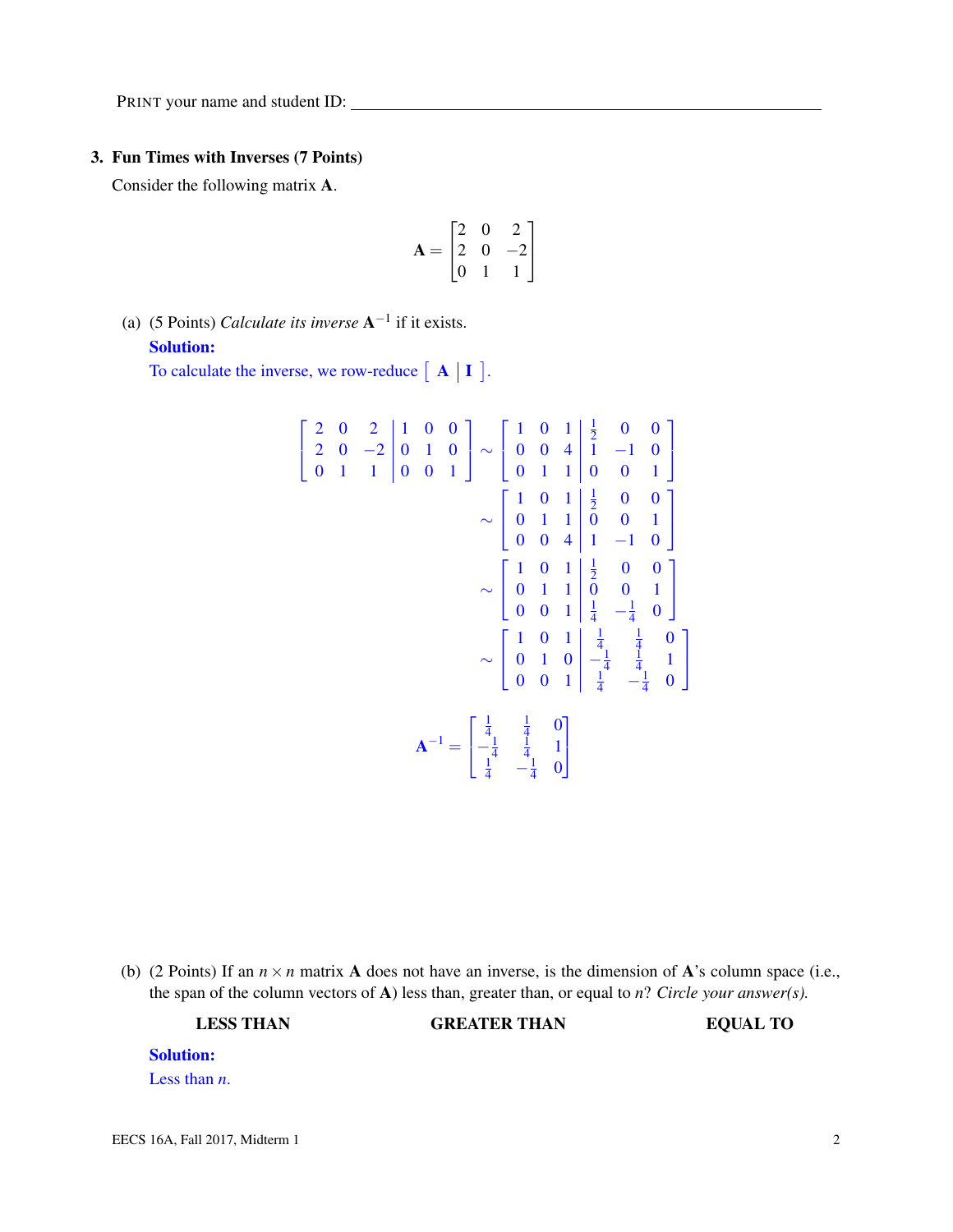# 4. Mechanical Basis (4 Points)

Given  $\sqrt{ }$  $\overline{1}$ 1 1 0 1  $\vert \cdot$  $\sqrt{ }$  $\overline{1}$  $\overline{0}$ 1 1 1 , and  $\sqrt{ }$  $\overline{1}$ 1 1 *x* 1 , *find a value of x* such that these three vectors do **not** form a basis for  $\mathbb{R}^3$ . Show

why your choice of *x* makes it so these vectors do **not** form a basis for  $\mathbb{R}^3$ .

### Solution:

Let's use Gaussian elimination and choose *x*, such that there will not be a pivot in every row.

|  |  |  |  | $\begin{bmatrix} 1 & 1 & 1 \\ 1 & 0 & 1 \end{bmatrix} \sim \begin{bmatrix} 1 & 1 & 1 \\ 0 & 1 & 0 \end{bmatrix} \sim \begin{bmatrix} 1 & 1 & 1 \\ 0 & 1 & 0 \end{bmatrix}$ |  |  |
|--|--|--|--|----------------------------------------------------------------------------------------------------------------------------------------------------------------------------|--|--|
|  |  |  |  | $\begin{vmatrix} 0 & 1 & x \end{vmatrix}$ $\begin{vmatrix} 0 & 1 & x \end{vmatrix}$ $\begin{vmatrix} 0 & 0 & x \end{vmatrix}$                                              |  |  |

From above, we see that if  $x = 0$ , there will not be a pivot in every row.

By inspection, you can also observe that if  $x = 0$ , then the first and third vectors would be the same and thus linearly dependent.

Common Mistakes:

Two linearly indpendent vectors with 3 elements in them do not span  $\mathbb{R}^2$ .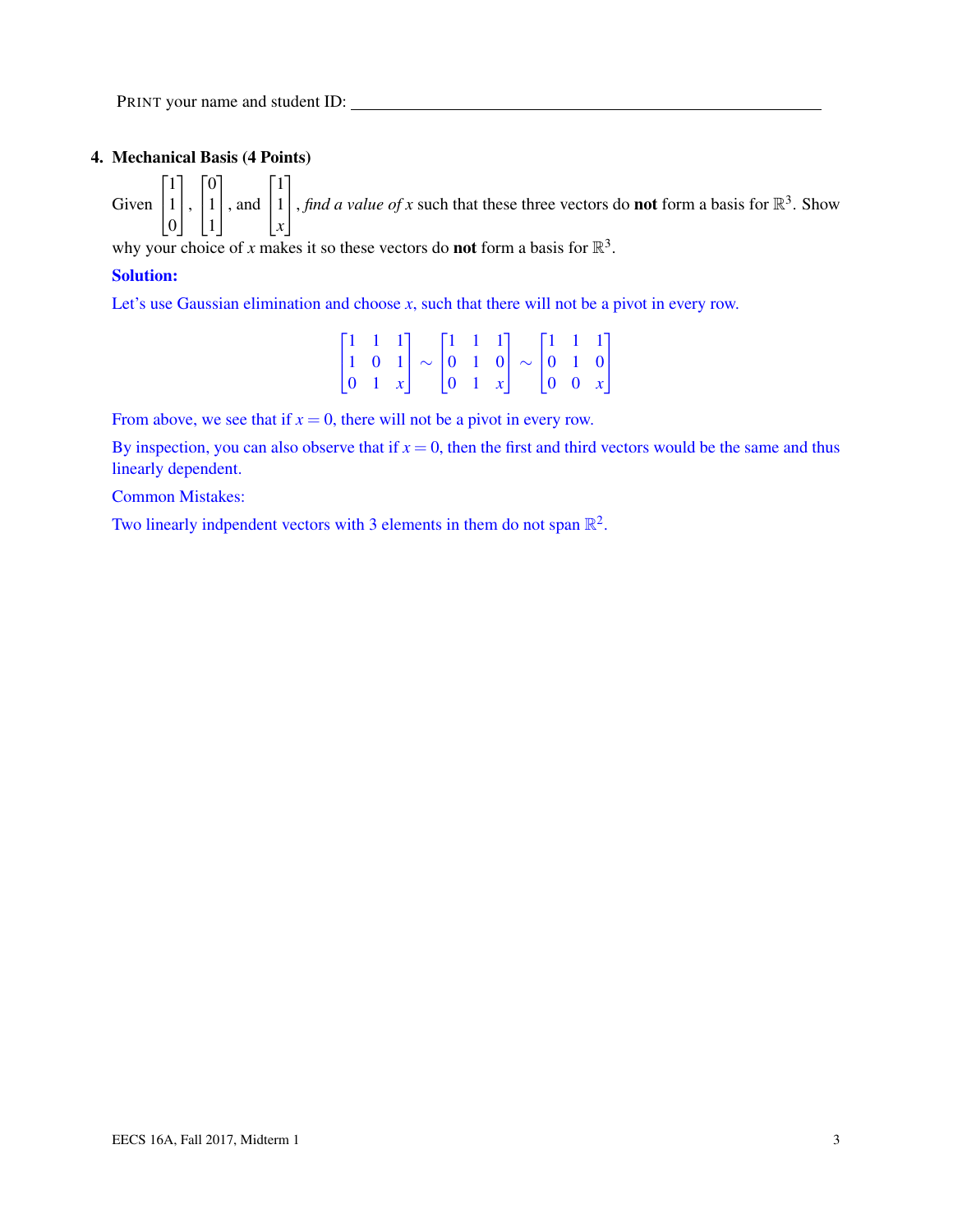# 5. Mechanical Eigenvalues (5 Points)

Consider the matrix A below.

$$
\mathbf{A} = \begin{bmatrix} 1 & a \\ b & 1 \end{bmatrix}
$$

*Find the eigenvalues of* A in terms of *a* and *b*.

#### Solution:

To find the eigenvalues, set the determinant of  $\mathbf{A} - \lambda \mathbf{I}$  equal to zero:

$$
det(\mathbf{A} - \lambda \mathbf{I}) = (1 - \lambda)(1 - \lambda) - ab = 0
$$

$$
\lambda^2 - 2\lambda + 1 - ab = 0
$$

Using the quadratic formula, we can solve for  $\lambda$  as follows:

$$
\lambda = \frac{2 \pm \sqrt{4 - 4(1 - ab)}}{2}
$$

$$
= \frac{2 \pm \sqrt{4ab}}{2}
$$

$$
= 1 \pm \sqrt{ab}
$$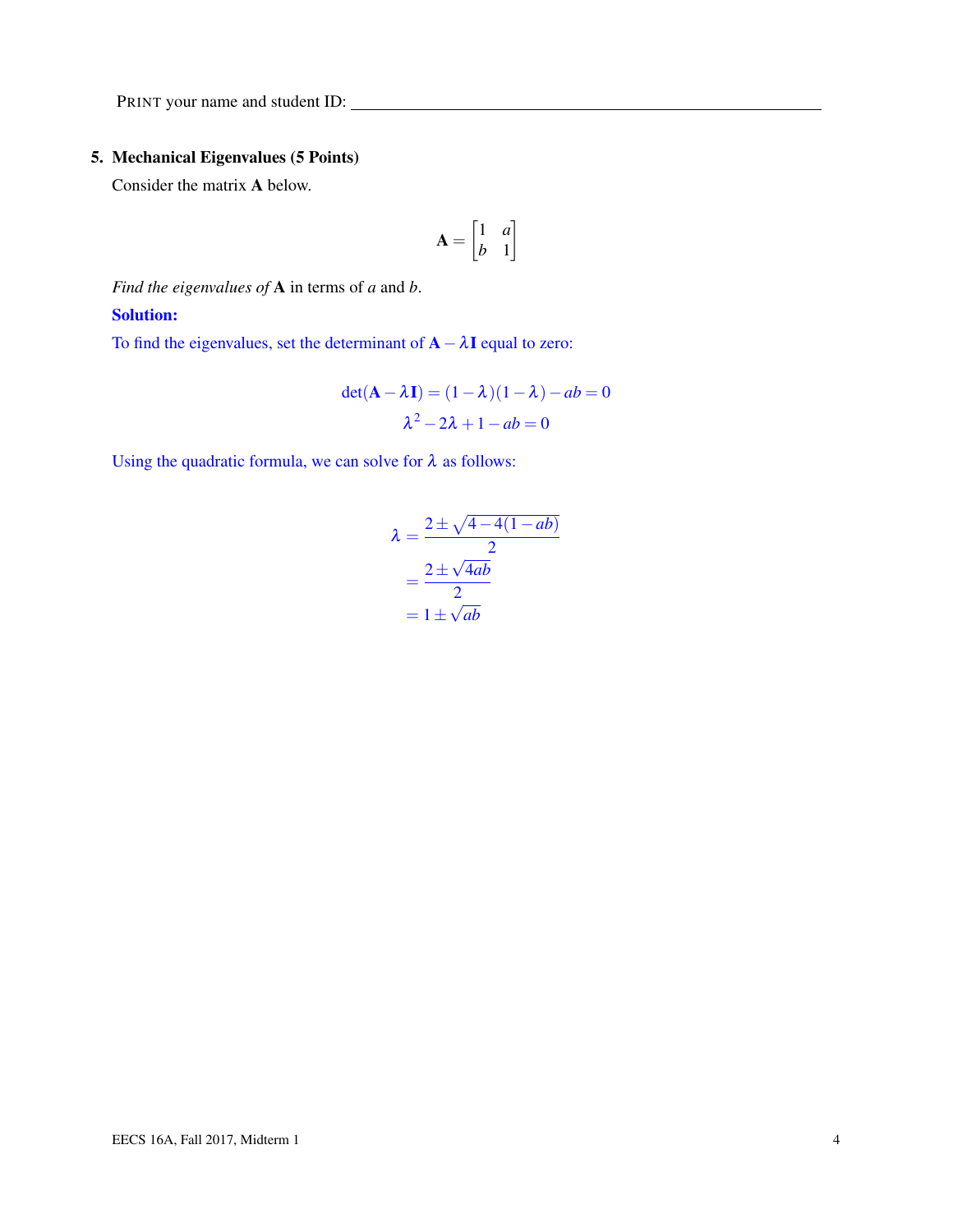#### 6. Operation Crypto (17 Points)

Agent 16A, you have been tasked with an important mission. The Berkeley Intelligence Agency has been collecting important information on the other engineering schools (known as the adversary) using our field agents. Through their last reports, we have found out that our adversaries have been secretly sharing milk tea recipes through cryptographic ciphers in the form of Matrix Transformations, and we want to find out what these recipes are!

The adversary uses  $n \times n$  preshared key matrices to encode plaintext vectors  $\vec{p} =$  $\sqrt{ }$  *p*1 *p*2 . . . *pn* 1  $\begin{array}{c} \hline \end{array}$ 

 $p_1, p_2, \ldots, p_n$  are real numbers from 0 to 25 that map to A through Z. That is, 0 maps to A, and 25 maps to Z.

.

To get the ciphertext vector, they multiply their key matrix

$$
\mathbf{K} = \begin{bmatrix} k_{11} & \cdots & k_{1n} \\ \vdots & \ddots & \vdots \\ k_{n1} & \cdots & k_{nn} \end{bmatrix},
$$

where all the elements in **K** are real numbers, with their plaintext vector  $\vec{p}$  to get

$$
\mathbf{K}\vec{p} = \vec{c} = \begin{bmatrix} c_1 \\ c_2 \\ \vdots \\ c_n \end{bmatrix},
$$

where the elements in  $\vec{c}$  are real numbers that don't necessarily map to anything. To a passive observer, the entries in  $\vec{c}$  look like nonsense.

(a) (4 Points) In a hypothetical scenario, MIT wants to send Stanford a milk tea recipe  $\vec{p}$  by sending  $\vec{c} = \mathbf{K}\vec{p}$ . What has to be true about **K** for Stanford be able to recover  $\vec{p}$ ? In that case, how would *Stanford recover the plaintext recipe*  $\vec{p}$  (decrypt the ciphertext vector)?

Solution:

K has to be invertible in order for Stanford to be able to recover  $\vec{p}$ .

To get the plaintext vector back, Stanford performs:  $\vec{p} = \mathbf{K}^{-1}\vec{c}$ .

Common Mistakes:

Note that  $K^{-1} \vec{c}$  is not the same as  $\vec{c}K^{-1}$ . The latter operation is not defined.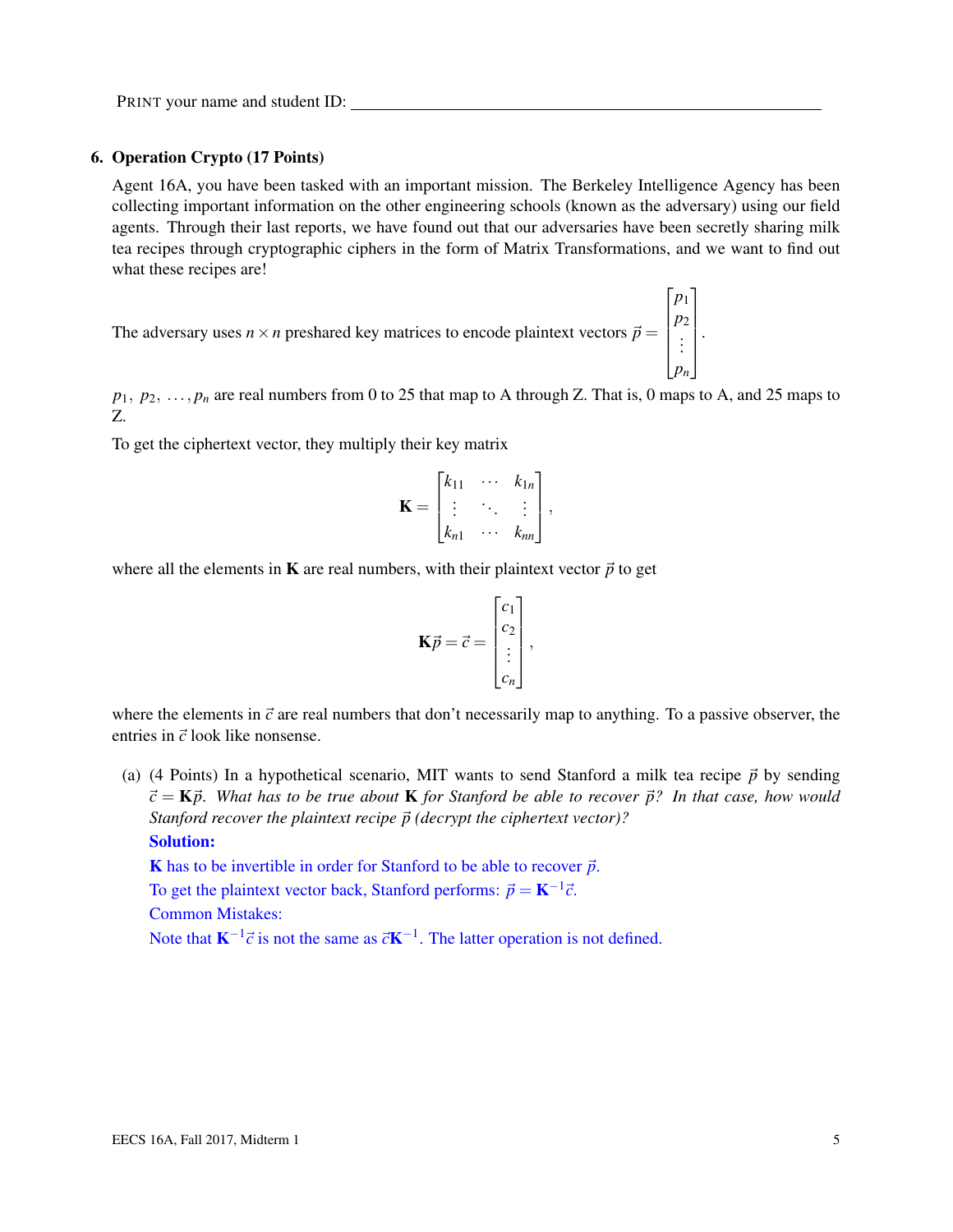(b) (4 Points) Agent 16A, your first objective is to find the key. Your mission is to perform what is called a *Known Plaintext Attack*, where the attacker (in this case, us) knows a plaintext vector  $\vec{p}$  and its corresponding ciphertext vector  $\vec{c}$ , which we will call a plaintext/ciphertext pair. One field agent was able to uncover a plaintext/ciphertext pair:

$$
\left(\vec{p}_1 = \begin{bmatrix} 1 \\ 14 \end{bmatrix}, \ \vec{c}_1 = \begin{bmatrix} 29 \\ 72 \end{bmatrix}\right)
$$

For a 2×2 key matrix K, *is it possible to fully determine* K *using just this pair? Briefly justify your answer.*

*Hint*: How many elements are there in **K**?

#### Solution:

No. Since there are 4 unknowns in K, we need at least 2 vectors that contain the information for 4 character pairs.

Common Mistakes:

The above system does not give two linearly dependent equations. Neither does the system give no values for the matrix  $K$ . Rather, the system is underdetermined, and we have many possible  $K$  matrices that satisfy the system.

(c) (4 Points) In general, for an *n*×*n* key matrix K, *at least how many plaintext/ciphertext vector pairs do we need to be able to fully determine* K*?*

#### Solution:

We have an  $n \times n$  matrix. Therefore, we need at least *n* vector pairs, each with *n* character pairs, because these *n* vector pairs will give us  $n^2$  equations to solve for  $n^2$  unknowns.

Common Mistakes:

Notice that this question asks for the general case, not the  $2 \times 2$  example from above.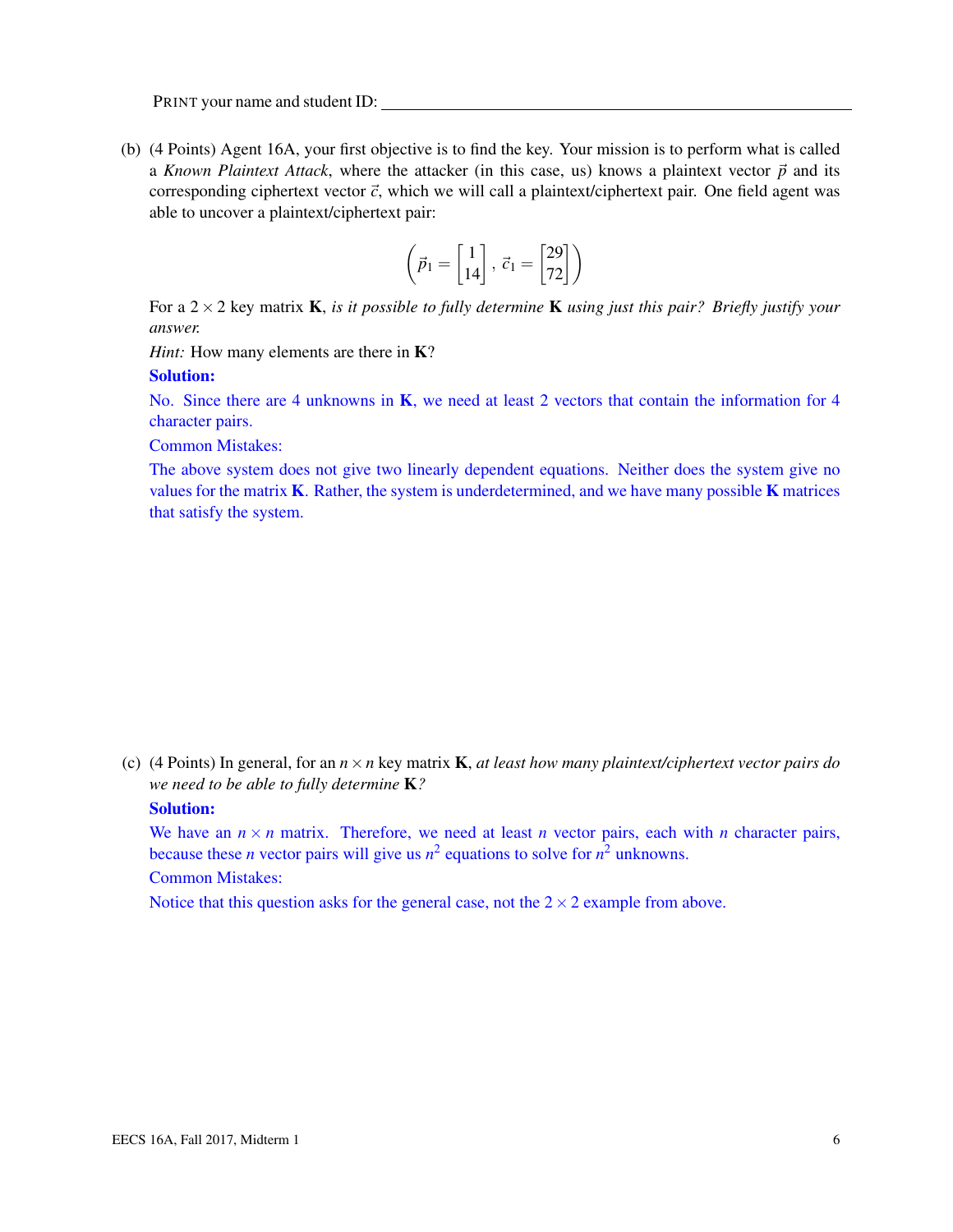(d) (5 Points) Through her dedication to the mission, one of the field agents was able to uncover a second plaintext/ciphertext pair. *Find the key matrix* **K**, such that  $\vec{c}_i = \mathbf{K} \vec{p}_i$ . Don't let her efforts be in vain! For your convenience, here are both plaintext/ciphertext pairs.

$$
\left(\vec{p}_1 = \begin{bmatrix} 1 \\ 14 \end{bmatrix}, \ \vec{c}_1 = \begin{bmatrix} 29 \\ 72 \end{bmatrix}\right), \ \left(\vec{p}_2 = \begin{bmatrix} 1 \\ 0 \end{bmatrix}, \ \vec{c}_2 = \begin{bmatrix} 1 \\ 2 \end{bmatrix}\right)
$$

Solution:

Let  $\mathbf{K} = \begin{bmatrix} a & b \\ c & d \end{bmatrix}$ . Then we have:

$$
\begin{cases}\n\begin{bmatrix} a & b \\ c & d \end{bmatrix} \begin{bmatrix} 1 \\ 14 \end{bmatrix} = \begin{bmatrix} 29 \\ 72 \end{bmatrix} \\
\begin{bmatrix} a & b \\ c & d \end{bmatrix} \begin{bmatrix} 1 \\ 0 \end{bmatrix} = \begin{bmatrix} 1 \\ 2 \end{bmatrix} \\
c + 14d = 72 \\
d = 1 \\
c = 2 \\
d = 1 \\
b = 2 \\
c = 2\n\end{cases}
$$

 $d = 5$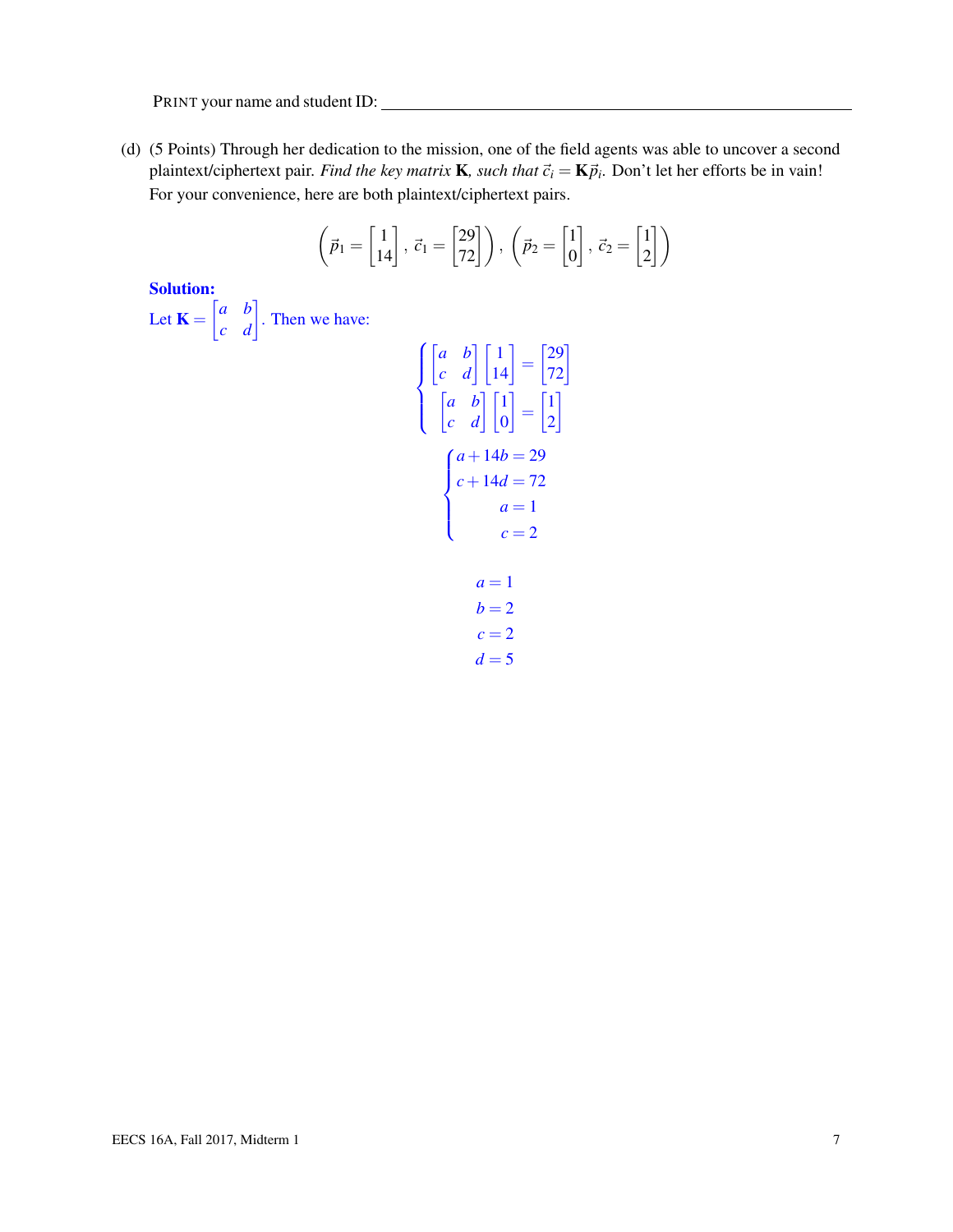#### 7. 3D Imaging (18 Points)

In lab, you built a 2D imaging system. In this problem, we will explore how to build a 3D tomography system. We will be trying to image voxels, which are a generalization of pixels in 3 dimensions. Each voxel has a value associated with it that represents how much light passes through it. This is equivalent to how dark or light the voxel appears.

We would like to image a  $2 \times 2 \times 2$  structure. Each incident light ray passes all the way through the structure. Figure [7.1](#page-7-0) demonstrates a few different example rays passing through our 3D structure. Note that lighter colored voxels represent voxels through which the light ray passes.

<span id="page-7-0"></span>

Figure 7.1: Three different incident rays.

As in the imaging lab, we will represent the three-dimensional  $2 \times 2 \times 2$  structure as one column vector  $\vec{i}$ with 8 elements. We will then apply rays that pass through the object represented by row vectors  $\vec{h}_k^T$ . Let the matrix **H** be the matrix whose row vectors are  $\vec{h}_k^T$ . Finally, we will measure the vector  $\vec{s}$  where  $\vec{s} = H\vec{i}$ .

<span id="page-7-1"></span>(a) (5 Points) Suppose that we have the matrix H shown below. *Find the null space of this matrix* H.

| $\mathbf{H} = \begin{bmatrix} 1 & 0 & 0 & 0 & 1 & 0 & 0 & 0 \\ 0 & 1 & 0 & 0 & 0 & 1 & 0 & 0 \\ 0 & 0 & 1 & 0 & 0 & 0 & 1 & 0 \\ 0 & 0 & 0 & 1 & 0 & 0 & 0 & 1 \end{bmatrix}$ |  |  |  |  |
|-------------------------------------------------------------------------------------------------------------------------------------------------------------------------------|--|--|--|--|

Solution:

The matrix **H** is already row-reduced, so we set  $x_5$ ,  $x_6$ ,  $x_7$ , and  $x_8$  as free variables. Then,  $x_1 = -x_5$ ,  $x_2 = -x_6$ ,  $x_3 = -x_7$ , and  $x_4 = -x_8$ .

$$
\text{Null}(\mathbf{H}) = \begin{bmatrix} -x_5 \\ -x_6 \\ -x_7 \\ -x_8 \\ x_5 \\ x_6 \\ x_7 \\ x_8 \end{bmatrix} = \text{span}\left\{\begin{bmatrix} -1 \\ 0 \\ 0 \\ 0 \\ 1 \\ 0 \\ 0 \\ 0 \end{bmatrix}, \begin{bmatrix} 0 \\ -1 \\ 0 \\ 0 \\ 0 \\ 1 \\ 0 \\ 0 \end{bmatrix}, \begin{bmatrix} 0 \\ 0 \\ -1 \\ 0 \\ 0 \\ 0 \\ 1 \\ 0 \end{bmatrix}, \begin{bmatrix} 0 \\ 0 \\ 0 \\ -1 \\ 0 \\ 0 \\ 0 \\ 1 \end{bmatrix} \right\}
$$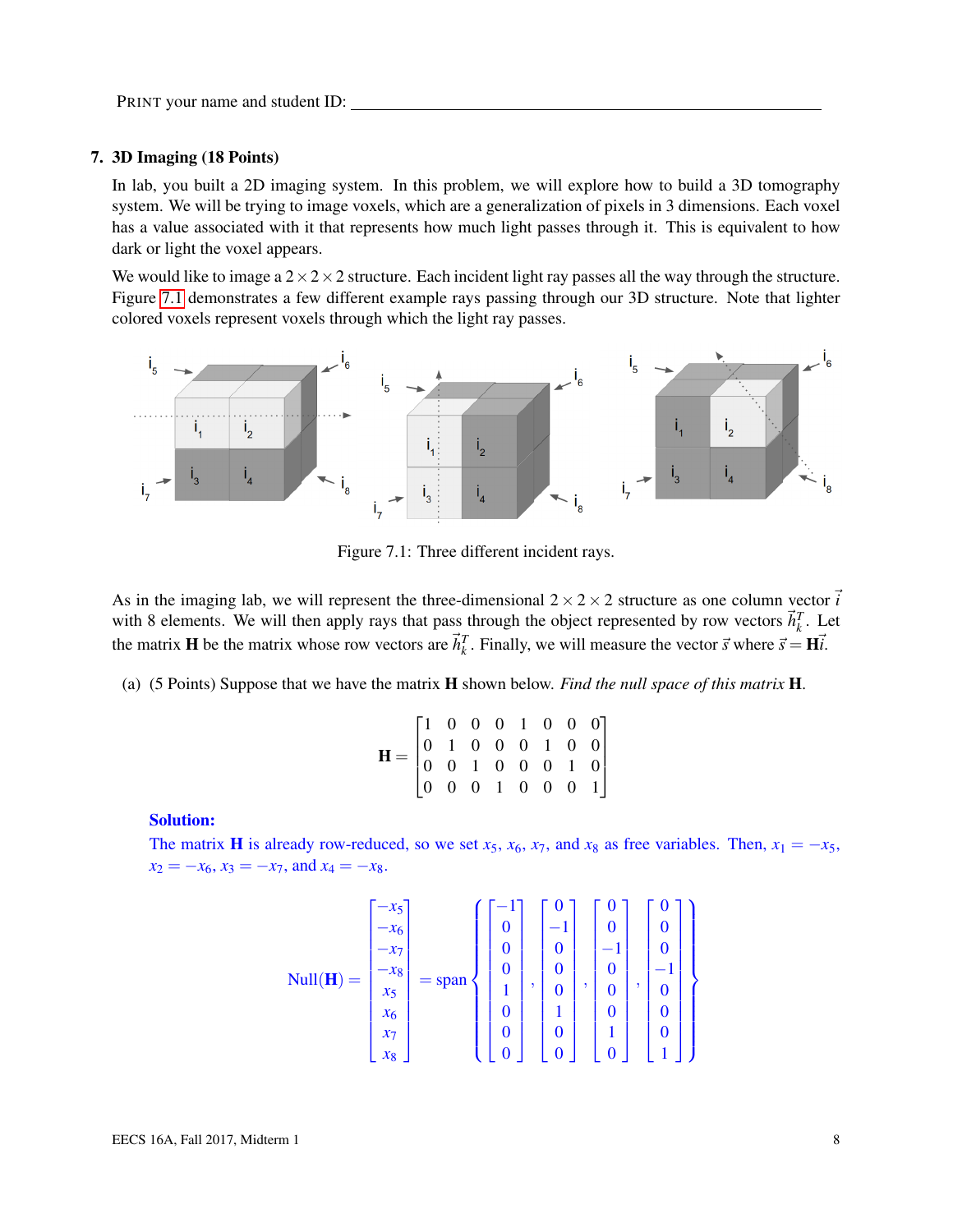(b) (5 Points) Find two objects that would give the same  $\vec{s}$  when measured using the mask matrix **H** from part [\(a\).](#page-7-1) *Write down the corresponding*  $\vec{i}$  vectors for the two objects. Note that the two  $\vec{i}$  vectors can contain any real number you would like them to, but the two vectors cannot be equal to each other. (For example  $\vec{i}_1 = \vec{i}_2 = \vec{0}$  is not a valid solution.)

#### Solution:

To find two objects that would give the same  $\vec{s}$  when measured using the mask matrix  $H$ , we just need to find any one  $\vec{i}$  and add a vector  $\vec{v} \in Null(\mathbf{H})$ , so that  $\mathbf{H}(\vec{i}+\vec{v}) = \vec{s}+\vec{0} = \vec{s}$ . One possible solution is:

$$
\vec{i}_1 = \begin{bmatrix} 1 \\ 0 \\ 0 \\ 0 \\ 0 \\ 0 \\ 0 \\ 0 \end{bmatrix}, \quad \vec{i}_2 = \begin{bmatrix} 0 \\ 0 \\ 0 \\ 0 \\ 1 \\ 0 \\ 0 \\ 0 \end{bmatrix}, \quad \mathbf{H}\vec{i}_1 = \mathbf{H}\vec{i}_2 = \begin{bmatrix} 1 \\ 0 \\ 0 \\ 0 \\ 0 \\ 0 \end{bmatrix}
$$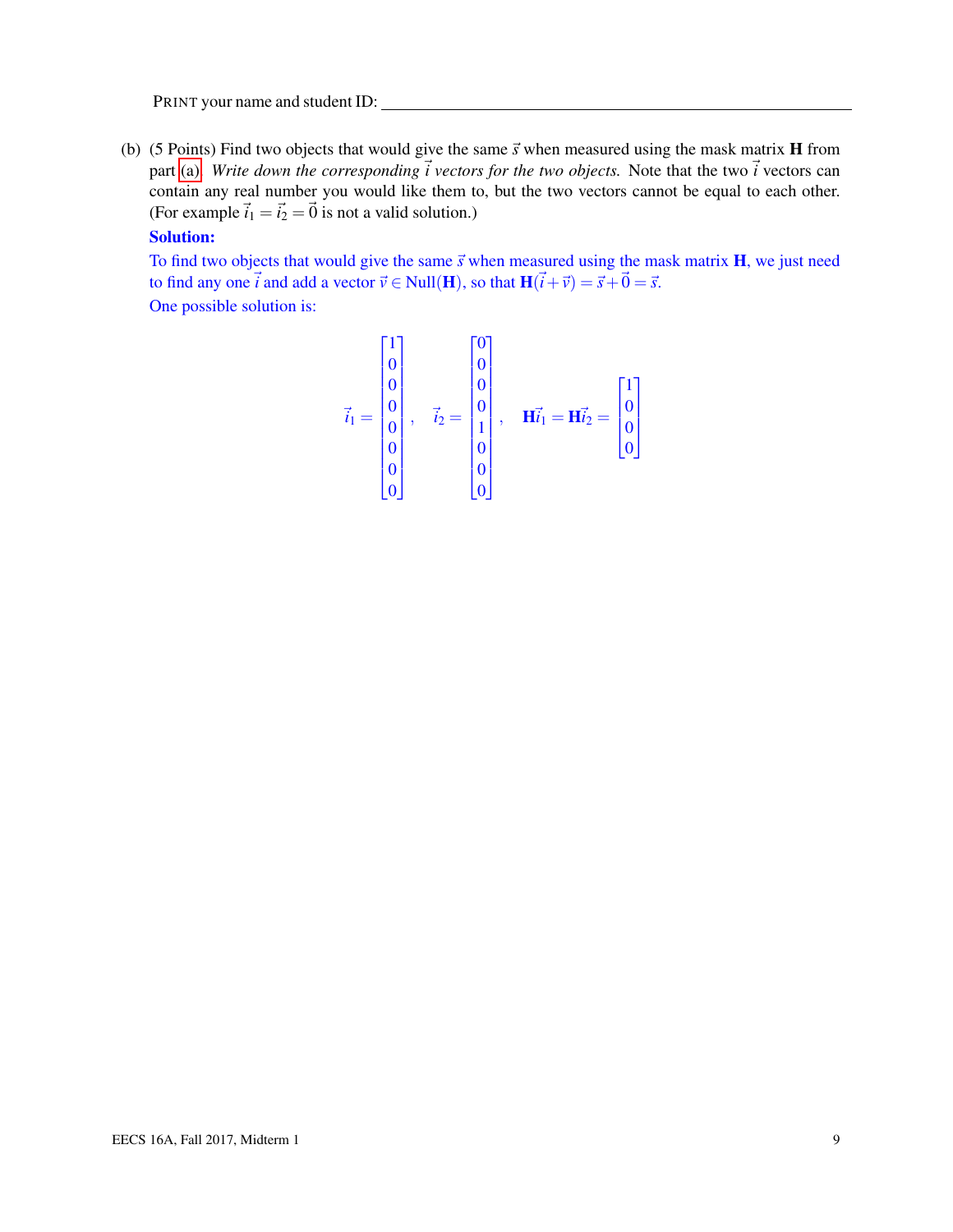(c) (8 Points) Our matrix H only has four rows corresponding to four measurements. *Add another four rows to the original* **H** *matrix to make a new mask matrix*  $\mathbf{H}'$  *of dimensions*  $8 \times 8$  and select the entries of the additional four rows such that we can always uniquely reconstruct the imaged object. Each row of your new matrix can have at most two 1's in it, and the rest of the entries must be 0.

#### Solution:

In order for us to uniquely reconstruct the imaged object, we need the new mask matrix  $H'$  to be invertible, i.e., all rows and columns of  $H'$  must be linearly independent.

One possible solution is to use the fact from part [\(a\)](#page-7-1) that  $x_5$ ,  $x_6$ ,  $x_7$ , and  $x_8$  are free variables. Therefore, in the four additional measurements, we can just measure  $x_5$ ,  $x_6$ ,  $x_7$ , and  $x_8$  individually, so that  $H'$ does not have any free variables.

$$
\mathbf{H}' = \begin{bmatrix} 1 & 0 & 0 & 0 & 1 & 0 & 0 & 0 \\ 0 & 1 & 0 & 0 & 0 & 1 & 0 & 0 \\ 0 & 0 & 1 & 0 & 0 & 0 & 1 & 0 \\ 0 & 0 & 0 & 1 & 0 & 0 & 0 & 1 \\ 0 & 0 & 0 & 0 & 1 & 0 & 0 & 0 \\ 0 & 0 & 0 & 0 & 0 & 1 & 0 & 0 \\ 0 & 0 & 0 & 0 & 0 & 0 & 1 & 0 \\ 0 & 0 & 0 & 0 & 0 & 0 & 0 & 1 \end{bmatrix}
$$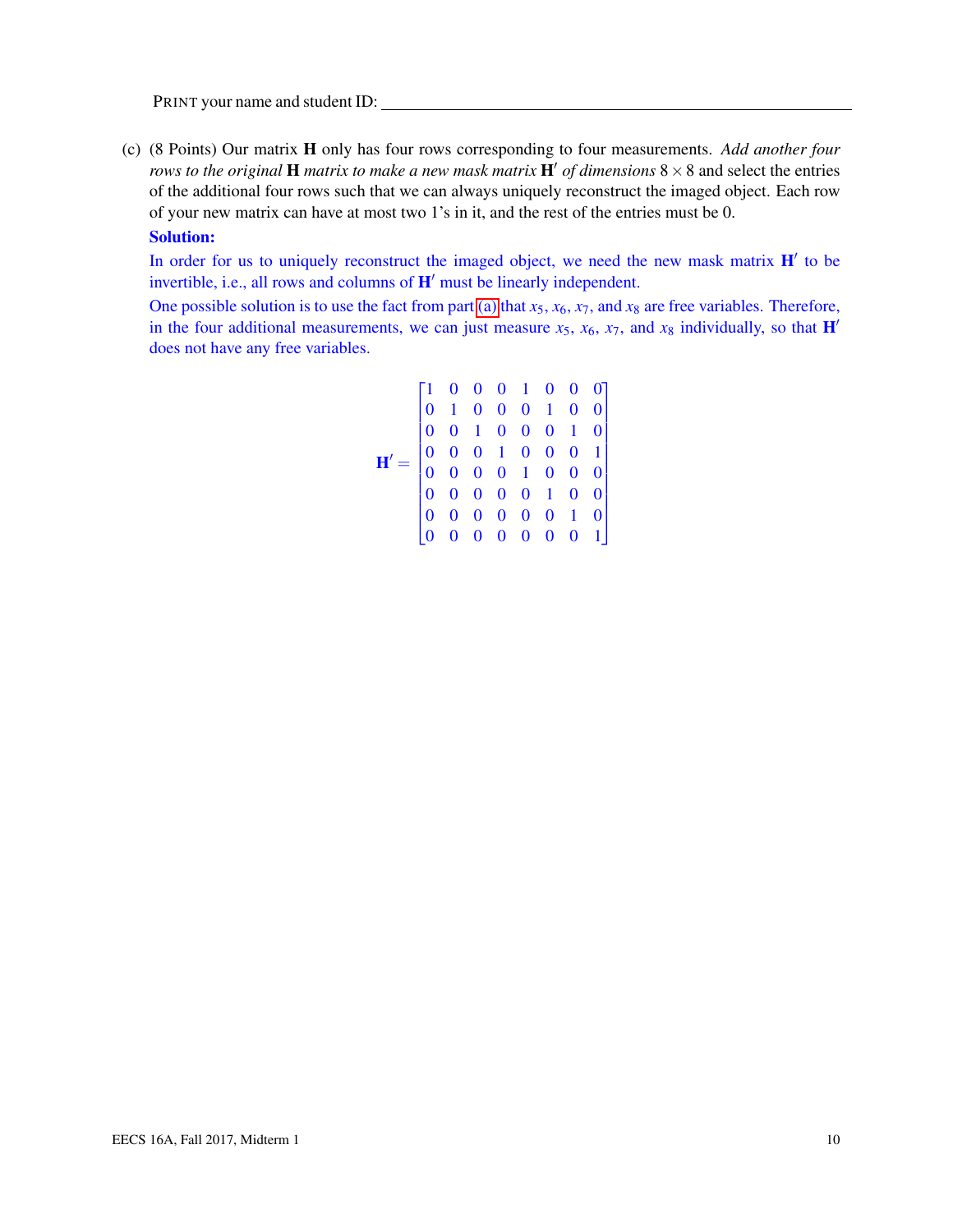#### 8. The Art of Proving (14 Points)

Dr. Alon and Dr. Sahai are two passionate scientists who are currently working on linear algebra. They have been working for a long time and have hit some major roadblocks. Help them out by proving some things that they are stuck on!

Let A and B be two matrices with dimensions, such that AB is valid.

(a) (4 Points) Show that *if*  $\vec{v}$  *is in the null space of* **B***, then*  $\vec{v}$  *is in the null space of* **AB**. Solution:

By definition, since  $\vec{v}$  is in the null space of **B**,  $B\vec{v} = \vec{0}$ .

$$
\mathbf{A}(\mathbf{B}\vec{v}) = \mathbf{A}\mathbf{B}\vec{v} = \mathbf{A}\vec{0} = \vec{0}
$$

If we multiply both sides by A, we see that  $\vec{v}$  is also in the null space of AB.

Common Mistakes:

 $\vec{v}$  being in the null space of **B** does not imply anything about the columns of **B** as  $\vec{v}$  could be the zero vector.

(b) (4 Points) Show that *if*  $\lambda$  *is an eigenvalue of an n* × *n matrix* **A***, then for all*  $c \in \mathbb{R}$ *,*  $\lambda' = \lambda + c$  *is an eigenvalue of the matrix*  $A + cI$ , where I is the  $n \times n$  identity matrix.

# Solution:

Let  $\vec{v}$  be an eigenvector of A corresponding to the eigenvalue  $\lambda$ . Then,

$$
(\mathbf{A} + c\mathbf{I})\vec{v} = \mathbf{A}\vec{v} + c\mathbf{I}\vec{v} = \lambda\vec{v} + c\vec{v} = (\lambda + c)\vec{v}
$$

Therefore,  $\lambda + c$  is an eigenvalue of  $A + cI$  with the associated eigenvector  $\vec{v}$ . Alternate solution:

Since  $\lambda$  is an eigenvalue of **A**, we know that  $det(A - \lambda I) = 0$ . Then,

$$
\det(\mathbf{A} + (c\mathbf{I} - c\mathbf{I}) - \lambda \mathbf{I}) = \det((\mathbf{A} + c\mathbf{I}) - (\lambda + c)\mathbf{I}) = 0
$$

Therefore,  $\lambda + c$  is an eigenvalue of  $A + cI$ . Common Mistakes:

- It is not sufficient to show that this is true for a special type of matrix (e.g. a diagonal matrix).
- Many students proved the converse, that is, they began with the statement  $(A + cI)\vec{v} = (\lambda + c)\vec{v}$ .
- Some students attempted to add matrices or vectors to a scalar, or take the inverse of a vector. Recall that none of these operations are defined.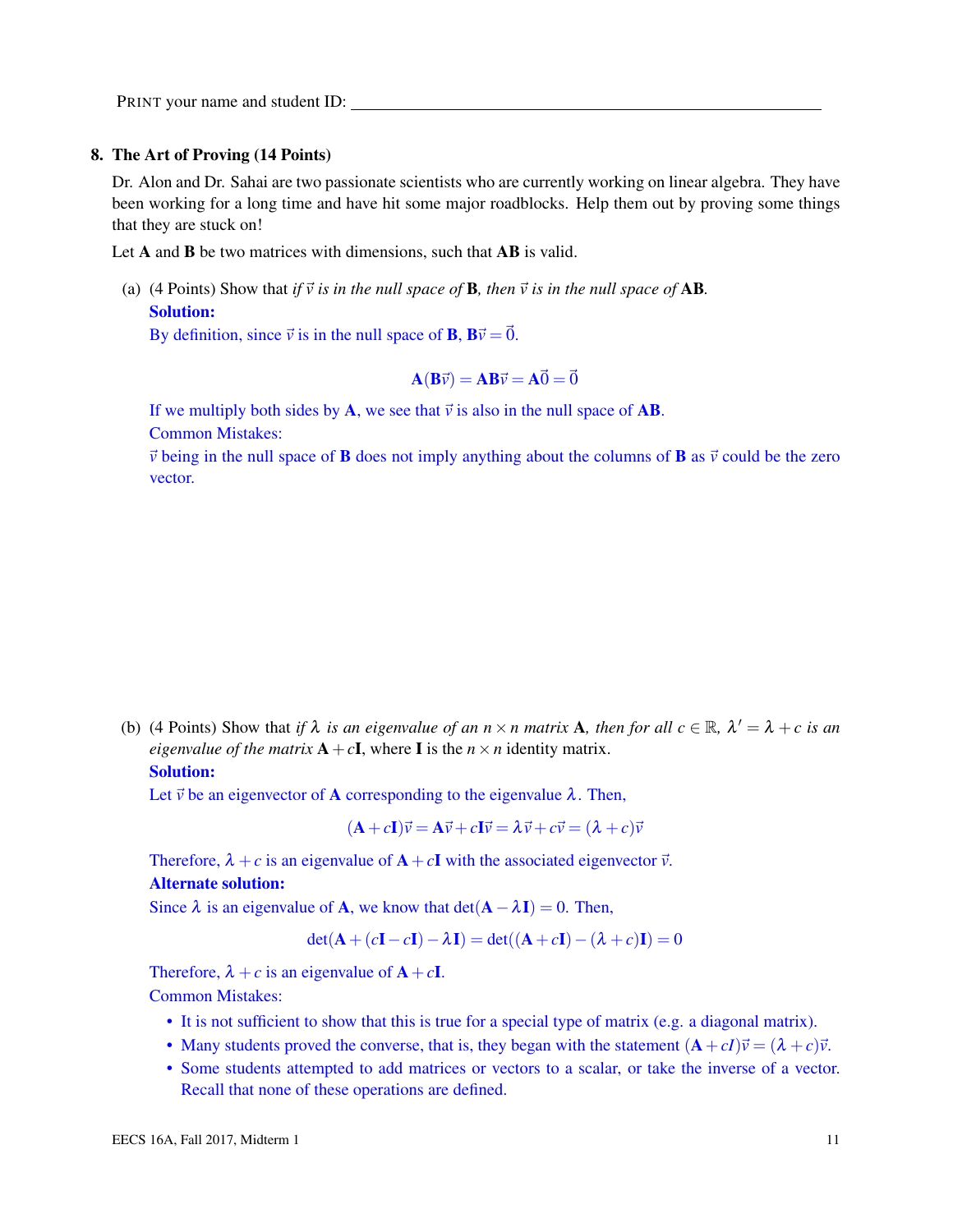(c) (6 Points) Suppose that **A** and **B** are  $n \times n$  matrices that share the same *n* distinct eigenspaces. That is, there exist *n* non-zero vectors  $\vec{v}_1, \vec{v}_2, \dots, \vec{v}_n$ , such that  $A\vec{v}_i = \lambda_{A,i}\vec{v}_i$  and  $B\vec{v}_i = \lambda_{B,i}\vec{v}_i$ , where  $\lambda_{A,i}$  is not necessarily equal to  $\lambda_{B,i}$ . Then, prove that *the matrices* **A** *and* **B** *commute*, that is,  $AB = BA$ .

*Hint:* Choose an appropriate basis.

# Solution:

Since both matrices A and B share the same *n* distinct eigenspaces, we know that both matrices are diagonalizable with respect to the same eigenbasis, that is, the matrix containing the eigenvectors  $V$  is the same for both matrices.

Therefore, let V contain all *n* eigenvectors of A and B. Furthermore, let Λ*<sup>A</sup>* represent the diagonal matrix with all eigenvalues of A and  $\Lambda_B$  be the diagonal matrix with all eigenvalues of B. Then,

$$
\mathbf{A} = \mathbf{V} \mathbf{\Lambda}_A \mathbf{V}^{-1}
$$

$$
\mathbf{B} = \mathbf{V} \mathbf{\Lambda}_B \mathbf{V}^{-1}
$$

$$
\mathbf{AB} = \mathbf{V} \mathbf{\Lambda}_A \mathbf{V}^{-1} \mathbf{V} \mathbf{\Lambda}_B \mathbf{V}^{-1} = \mathbf{V} \mathbf{\Lambda}_A \mathbf{\Lambda}_B \mathbf{V}^{-1}
$$

$$
\mathbf{BA} = \mathbf{V} \mathbf{\Lambda}_B \mathbf{V}^{-1} \mathbf{V} \mathbf{\Lambda}_A \mathbf{V}^{-1} = \mathbf{V} \mathbf{\Lambda}_B \mathbf{\Lambda}_A \mathbf{V}^{-1}
$$

Thus, we need to show that  $\Lambda_A$  and  $\Lambda_B$  commute. However, we know that they are diagonal matrices.

$$
\mathbf{\Lambda}_{A}\mathbf{\Lambda}_{B} = \begin{bmatrix} \lambda_{A,1}\lambda_{B,1} & 0 & \cdots & 0 \\ 0 & \lambda_{A,2}\lambda_{B,2} & \cdots & 0 \\ \vdots & \vdots & \ddots & \vdots \\ 0 & 0 & \cdots & \lambda_{A,n}\lambda_{B,n} \end{bmatrix} = \begin{bmatrix} \lambda_{B,1}\lambda_{A,1} & 0 & \cdots & 0 \\ 0 & \lambda_{B,2}\lambda_{A,2} & \cdots & 0 \\ \vdots & \vdots & \ddots & \vdots \\ 0 & 0 & \cdots & \lambda_{B,n}\lambda_{A,n} \end{bmatrix} = \mathbf{\Lambda}_{B}\mathbf{\Lambda}_{A}
$$

Therefore, since  $\Lambda_A$  and  $\Lambda_B$  commute, A and **B** also commute.

Common Mistakes:

Showing that **A** and **B** commute when applied to an eigenvector of both matrices.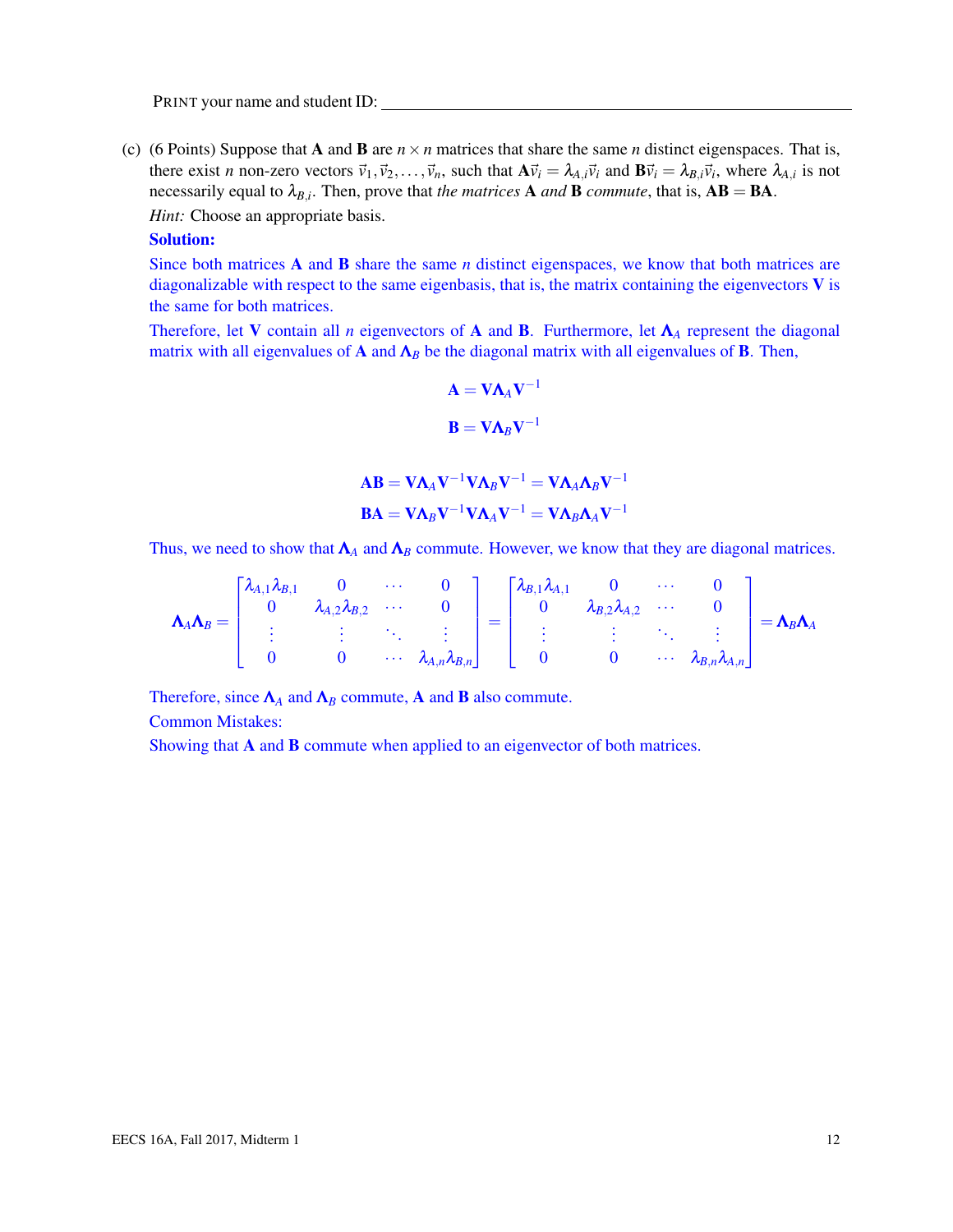#### 9. Rabbits, Foxes, and the Circle of Life (21 Points)

If rabbits are such notoriously fast breeders, why haven't we all been crushed under a (warm, comfortable) mountain of rabbits by now? Well, consider the hungry foxes...

Let's examine the case of Tilden Park, circa 1000 CE. This vast beautiful space is initially filled with 200 foxes and 1000 rabbits. Since rabbits like to feast on the pleantiful greenery, the population of rabbits grows by 10% each month. Every month, 40% of the foxes either die or leave the park. The population of foxes increases by 20% of the population of rabbits each month. Similarly the population of rabbits decreases by 20% of the fox population each month. This can be summarized by the system shown below, where *f* [*t*] and  $r[t]$  represent the number of foxes and rabbits in the park each month  $t$ .

$$
\begin{bmatrix} f[t+1] \\ r[t+1] \end{bmatrix} = \begin{bmatrix} 0.6 & 0.2 \\ -0.2 & 1.1 \end{bmatrix} \begin{bmatrix} f[t] \\ r[t] \end{bmatrix}
$$

In this problem, we will use linear algebra to explore the predator-prey relationship to figure out if we should be submerged in rabbits, on the run from armies of foxes, or in some peaceful equilibrium state.

(a) (8 Points) We want to know what will happen to the populations of the two species as time goes on. Will the population numbers converge?

*Note:* You do not need to find what the populations converge to, just whether they converge or not. You may or may not find it useful to know that  $1.7^2 = 2.89$ .

#### Solution:

Finding the eigenvalues of the system allows us to get a sense of the state transformation after many time steps.

$$
det(\mathbf{A} - \lambda \mathbf{I}) = det\left(\begin{bmatrix} 0.6 - \lambda & 0.2\\ -0.2 & 1.1 - \lambda \end{bmatrix}\right) = 0
$$

$$
\lambda^2 - 1.7\lambda + 0.7 = 0
$$

$$
(\lambda - 1)(\lambda - 0.7) = 0
$$

$$
\lambda = 0.7, 1
$$

We find the eigenvalues of  $\lambda = 1$  and  $\lambda = 0.7$ . Since we have an eigenvalue  $\lambda = 1$  together with an eigenvalue  $\lambda = 0.7 < 1$ , we know that the system will converge to some stable values.

Common Mistakes:

It is not sufficent to show that this matrix has the eigenvalue 1; you must show that all other eigenvalues are less than 1.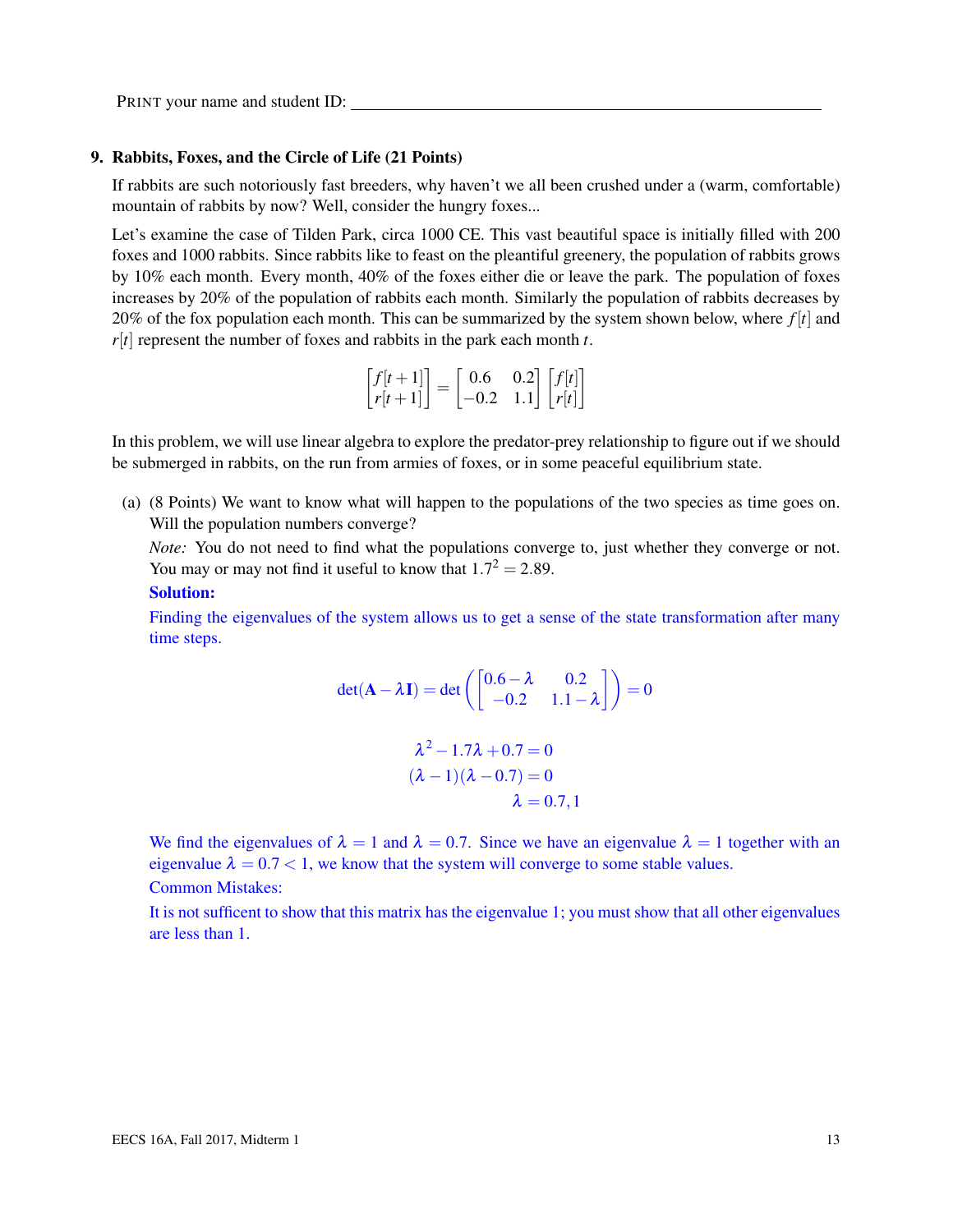(b) (5 Points) Assuming that there is some known total populaton of foxes and rabbits in the year 2000, *calculate what fraction of that total population is rabbits.* You can assume that 1000 years is a good approximation for an infinite amount of time.

## Solution:

To find what the state vector converges to, we need to find the eigenvectors. It helps to first convert the original matrix into fraction form before proceeding.

By plugging the eigenvalues from the previous part into the equation  $\mathbf{A} - \lambda \mathbf{I} = \vec{0}$  and solving using Gaussian elimination, we find the eigenvector  $\begin{bmatrix} 1 \\ 2 \end{bmatrix}$ 2 corresponding to  $\lambda = 1$  and the eigenvector  $\begin{bmatrix} \end{bmatrix}$ 2 1 1 corresponding to  $\lambda = 0.7$ .

At steady state, the component of the intial state corresponding to the eigenvector with eigenvalue less than 1 will converge to zero. Thus, the steady state vector is just a scaled version of the eigenvector  $\lceil 1 \rceil$ 2 From this, we know that  $\frac{2}{3}$  of the population are rabbits.